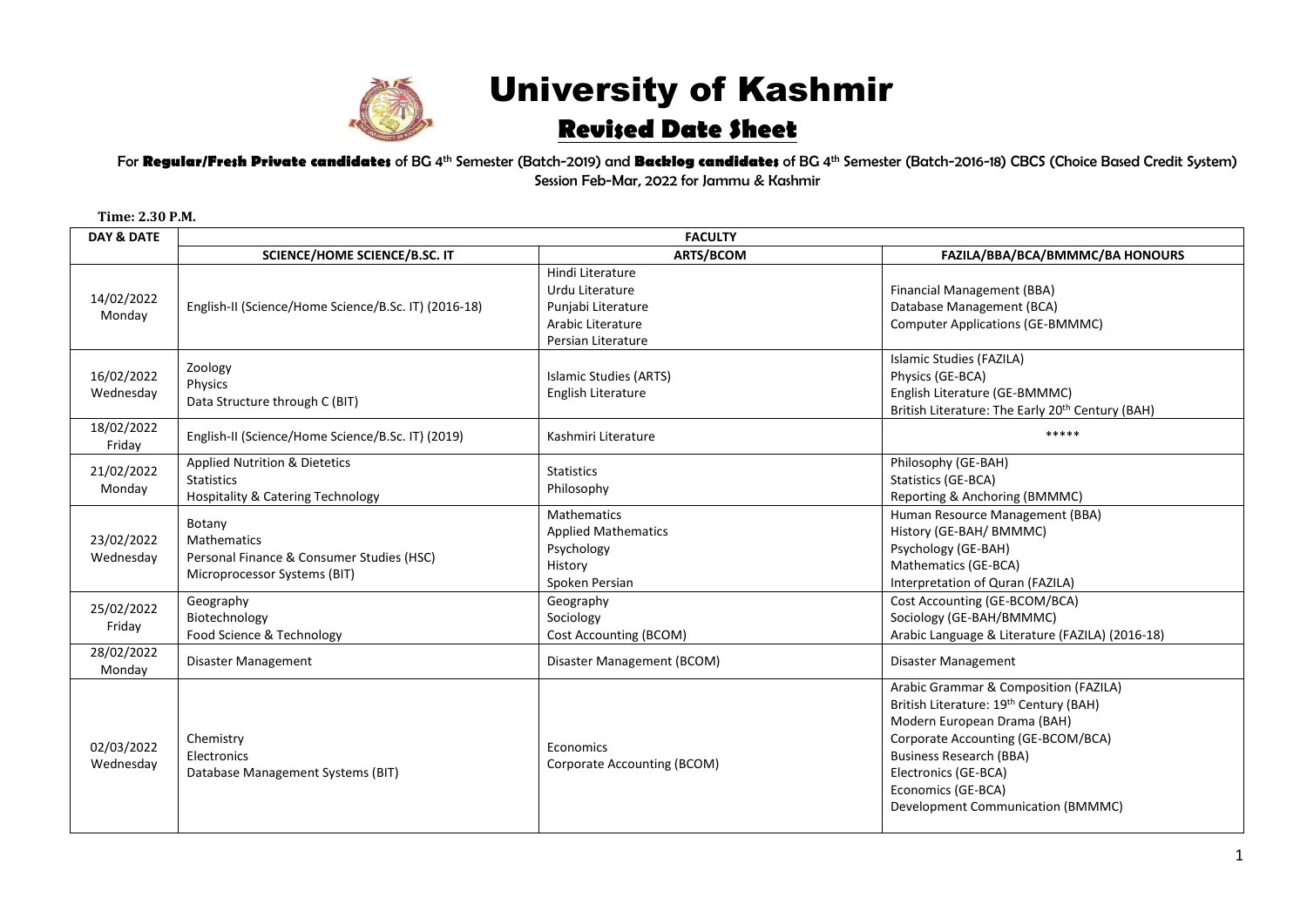| 05/03/2022<br>Saturday  | Geology<br>Biochemistry<br><b>Clinical Bio-Chemistry</b><br>Comm. Systems & Social Change (HSC)                                                                                                                                                                                                                                                                                                                                                                                                                                                                                                                                                                                                     | <b>Political Science</b><br>Education                                                                                                                                                                                                                                         | Camera & Editing for TV (BMMMC)<br>Software Engineering (BCA)<br>Political Science (GE-BAH)<br>Arabic Language & Literature (FAZILA) (2019)                        |  |  |  |
|-------------------------|-----------------------------------------------------------------------------------------------------------------------------------------------------------------------------------------------------------------------------------------------------------------------------------------------------------------------------------------------------------------------------------------------------------------------------------------------------------------------------------------------------------------------------------------------------------------------------------------------------------------------------------------------------------------------------------------------------|-------------------------------------------------------------------------------------------------------------------------------------------------------------------------------------------------------------------------------------------------------------------------------|--------------------------------------------------------------------------------------------------------------------------------------------------------------------|--|--|--|
| 07/03/2022<br>Monday    | Life Sciences (HSC)                                                                                                                                                                                                                                                                                                                                                                                                                                                                                                                                                                                                                                                                                 | General English-II (ARTS/BCOM) (2016-18)                                                                                                                                                                                                                                      | General English-II (FAZILA) (2016-18)<br>Design & Analysis of Algorithms (BCA)                                                                                     |  |  |  |
| 09/03/2022<br>Wednesday | *****                                                                                                                                                                                                                                                                                                                                                                                                                                                                                                                                                                                                                                                                                               | General English-II (ARTS/BCOM) (2019)                                                                                                                                                                                                                                         | General English-II (FAZILA) (2019)                                                                                                                                 |  |  |  |
| 11/03/2022<br>Friday    | Industrial Fish & Fisheries<br><b>Nutrition &amp; Dietetics</b><br><b>Industrial Chemistry</b><br><b>Human Genetics</b><br>Information Technology (Elective)<br>Electronic Equipment & Maintenance<br>Anthropology<br><b>Computer Applications (BA/BSC)</b><br>Home Science (Elective)<br>Environment & Water Management<br><b>Bioinformatics</b><br>Sericulture<br>Horticulture                                                                                                                                                                                                                                                                                                                    | <b>Public Administration</b><br>Social Work<br><b>Indian Music</b><br>Tourism & Travel Management<br>Mass Comm. & Video Prod.<br><b>Functional English</b><br>Anthropology<br><b>Computer Applications (BA/BSC)</b><br>Home Science (Elective)<br><b>Media Script Writing</b> | Media Moments in History (GE-BBA)<br>Production & Operations Mgt. (GE-BBA)<br>Popular Literature (BAH)<br>Women's Writing (BAH)<br>Hadith & Jurisprudence (FAZILA) |  |  |  |
|                         | SKILL ENHANCEMENT COURSES (BATCH-2016 & 2017) For<br>Science/Home Science/B.Sc. IT/Arts/BCom/Fazila/BBA/BCA/BMMMC/BA Honours                                                                                                                                                                                                                                                                                                                                                                                                                                                                                                                                                                        |                                                                                                                                                                                                                                                                               |                                                                                                                                                                    |  |  |  |
| 14/03/2022<br>Monday    | Spoken Arabic-II<br>Statistical Software Package(S)<br>Advances in Molecular Biology Techniques<br>Tailoring Cutting & Sewing Skills<br>Basic Computers (For BA Fazila Students Only)<br>Med. & Aromatic Plants (Maps & Intel. Prop. Rights (IPR))<br>PC Assembly Maintenance and Up-Gradation<br><b>Medicinal Botany-II</b><br>Social Work Skills<br>Office Management and Secretarial Practice<br><b>Multimedia Applications</b><br><b>Quantitative Methods</b><br>Data Analysis-II/Statistical Methods-II<br><b>Basic Analytical Chemistry</b><br><b>Educational Technology</b><br>Public Opinion Survey Research<br>English Language Teaching-II<br><b>Green Technology</b><br>Soft Skills - II |                                                                                                                                                                                                                                                                               |                                                                                                                                                                    |  |  |  |
| 15/03/2022<br>Tuesday   | Regional Planning & Development<br><b>Water Quality Analysis</b><br>Nursery Raising and its Management                                                                                                                                                                                                                                                                                                                                                                                                                                                                                                                                                                                              |                                                                                                                                                                                                                                                                               |                                                                                                                                                                    |  |  |  |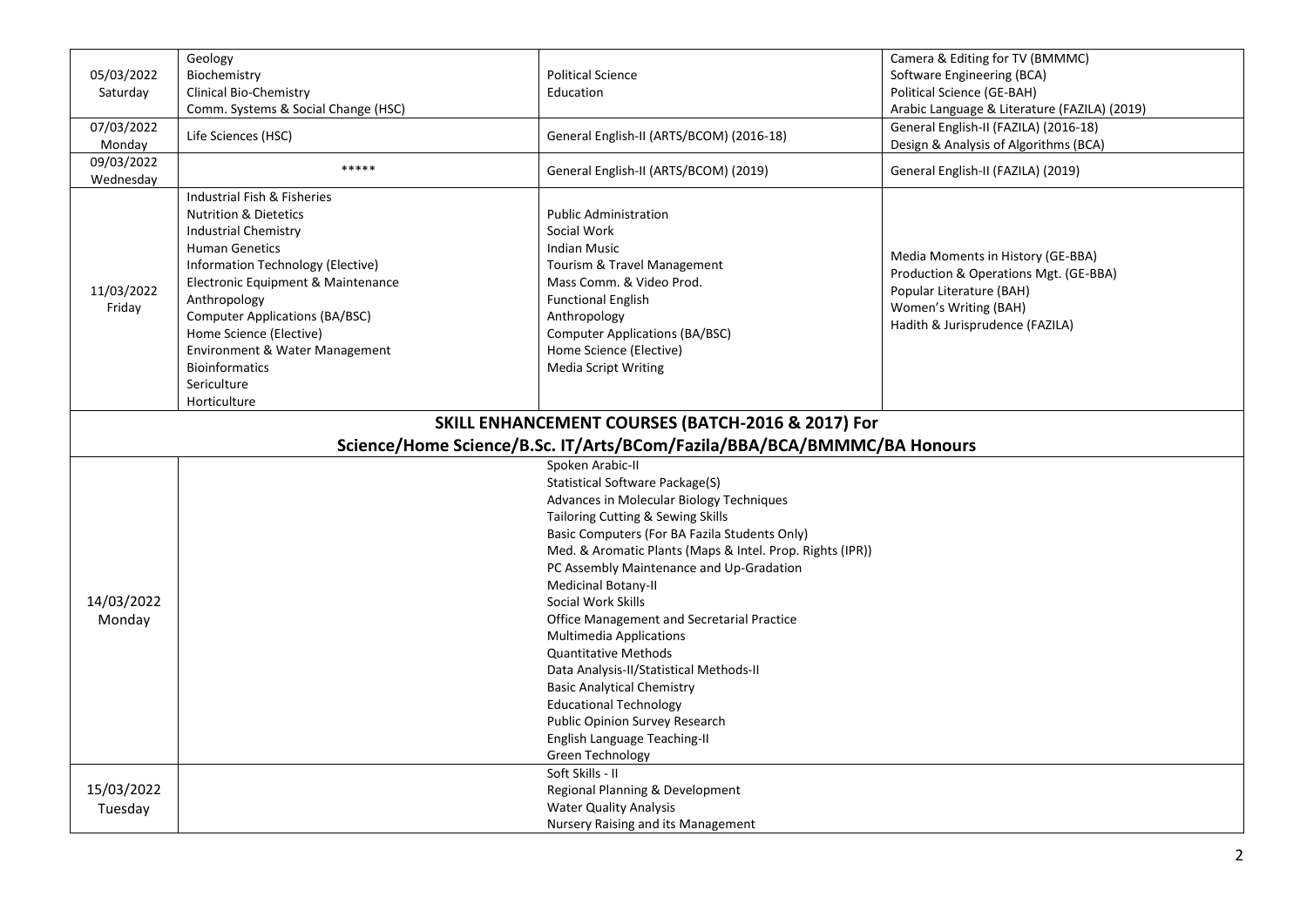|                                                                         | <b>Food Production</b>                                    |  |  |
|-------------------------------------------------------------------------|-----------------------------------------------------------|--|--|
|                                                                         | E-Commerce                                                |  |  |
|                                                                         | Heritage and Tourism In Kashmir                           |  |  |
|                                                                         | Ngo Management & CSR                                      |  |  |
|                                                                         | Operations in the Tourism Business                        |  |  |
|                                                                         | Carp Culture                                              |  |  |
|                                                                         | Harmonium Course-II                                       |  |  |
|                                                                         | Human Rights in Islam                                     |  |  |
|                                                                         | Tarjuma Kari                                              |  |  |
|                                                                         | <b>Business Communication</b>                             |  |  |
|                                                                         | Theory of Equation and Vector Calculus                    |  |  |
|                                                                         | Citizens & Administration                                 |  |  |
|                                                                         | Transla. of Pres. Text into English or Urdu and Exercises |  |  |
|                                                                         | <b>Weather Forecasting</b>                                |  |  |
|                                                                         | <b>Critical Thinking and Decision Making</b>              |  |  |
|                                                                         | Programming and Problem Solving Through C                 |  |  |
|                                                                         | Developing Emotional Competence                           |  |  |
|                                                                         | Silkworm Rearing Technology                               |  |  |
|                                                                         | <b>Gender Sensitization</b>                               |  |  |
|                                                                         | Data Base Management                                      |  |  |
|                                                                         | <b>Personality Development</b>                            |  |  |
|                                                                         | Learning Skills of Afsana in Urdu                         |  |  |
| 16/03/2022                                                              | Aquarium Fish Keeping                                     |  |  |
| Wednesday                                                               | <b>PHP Programming</b>                                    |  |  |
|                                                                         | Bhasha Shikshan                                           |  |  |
|                                                                         | <b>Fundamentals of Disaster Management</b>                |  |  |
|                                                                         | <b>Advanced Remote Sensing</b>                            |  |  |
|                                                                         | <b>Translation Studies</b>                                |  |  |
|                                                                         | <b>Management Information Systems</b>                     |  |  |
|                                                                         | <b>Communication &amp; Disaster Mgt</b>                   |  |  |
|                                                                         | <b>Nutrition &amp; Fitness</b>                            |  |  |
|                                                                         | Sports & Nutritional Anthropology                         |  |  |
|                                                                         | <b>Industrial Fermentation</b>                            |  |  |
|                                                                         | Tour Guiding & Escorting                                  |  |  |
|                                                                         | SKILL ENHANCEMENT COURSES (BATCH-2018 & 2019) For         |  |  |
| Science/Home Science/B.Sc. IT/Arts/BCom/Fazila/BBA/BCA/BMMMC/BA Honours |                                                           |  |  |
|                                                                         | Spoken Arabic                                             |  |  |
|                                                                         | <b>Multimedia Applications</b>                            |  |  |
| 17/03/2022<br>Thursday                                                  | <b>Computer Application (Economics Skill)</b>             |  |  |
|                                                                         | Early Childhood Care & Education                          |  |  |
|                                                                         | <b>English Language Teaching</b>                          |  |  |
|                                                                         | Archaeology: An Introduction                              |  |  |
|                                                                         | Harmonium Skill-I                                         |  |  |
|                                                                         | Tarjama Kaeri                                             |  |  |
|                                                                         | Persian Skill Course                                      |  |  |
|                                                                         |                                                           |  |  |